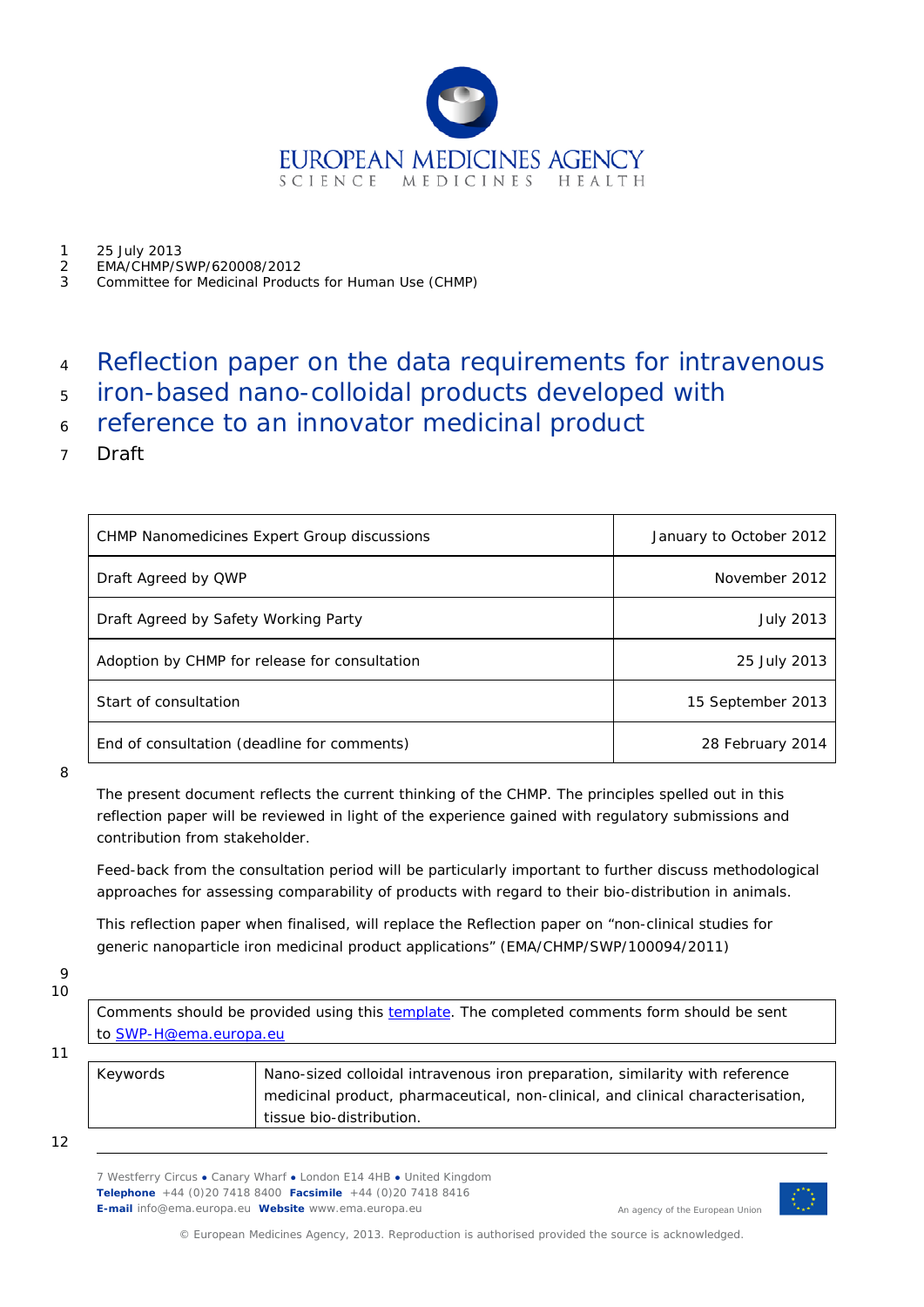- 13 Reflection paper on the data requirements for intravenous
- iron-based nano-colloidal products developed with
- 15 reference to an innovator medicinal product
- Draft

# **Table of contents**

| 18 |                                                                                     |  |
|----|-------------------------------------------------------------------------------------|--|
| 19 |                                                                                     |  |
| 20 |                                                                                     |  |
| 21 |                                                                                     |  |
| 22 |                                                                                     |  |
| 23 |                                                                                     |  |
| 24 |                                                                                     |  |
| 25 | 2.1.2. Establishing pharmaceutical comparability between test and reference product |  |
| 26 |                                                                                     |  |
| 27 |                                                                                     |  |
| 28 |                                                                                     |  |
| 29 |                                                                                     |  |
| 30 |                                                                                     |  |
| 31 |                                                                                     |  |
| 32 |                                                                                     |  |
| 33 |                                                                                     |  |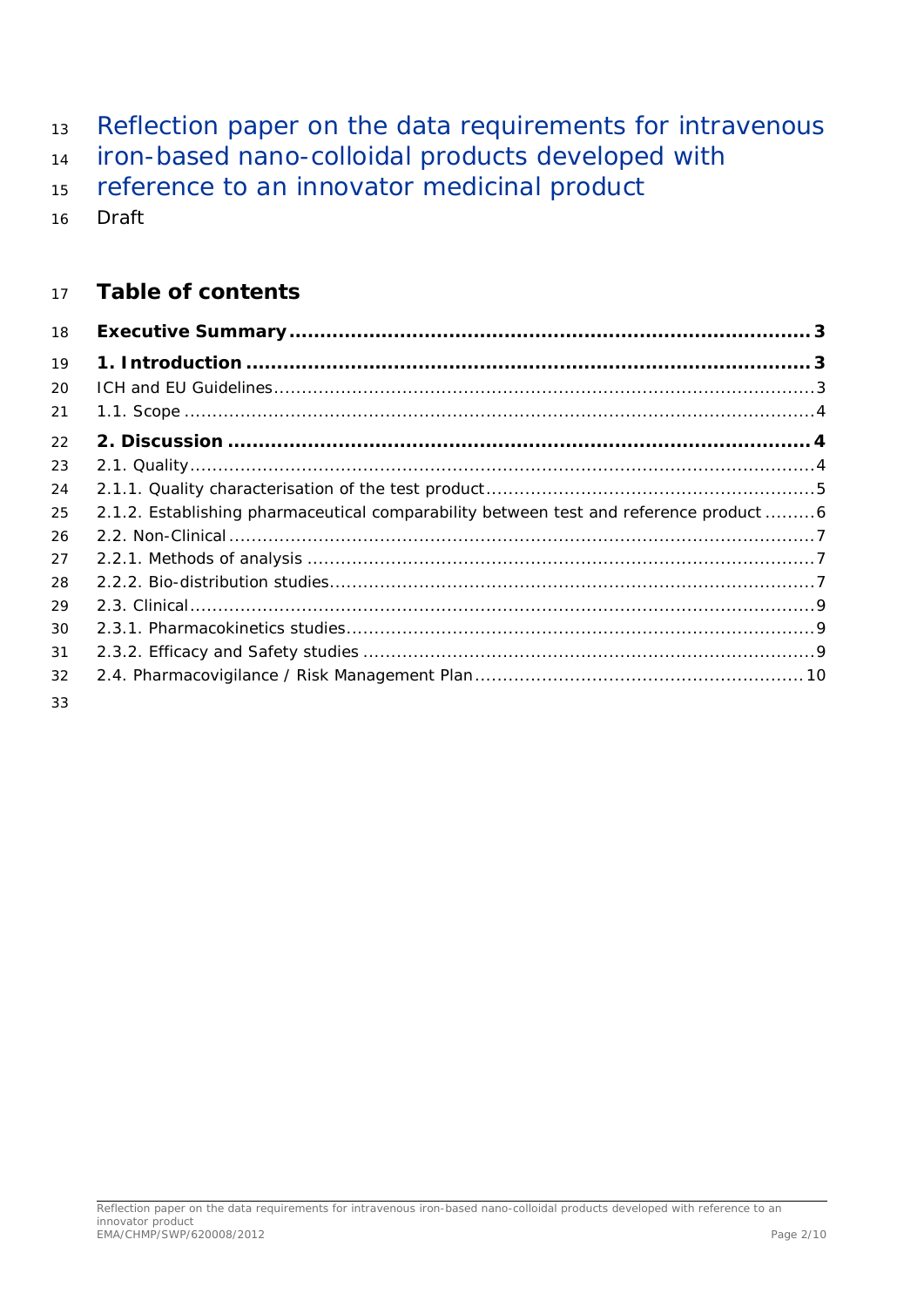# <span id="page-2-0"></span>**Executive Summary**

- For the comparison of iron-based nano-sized colloidal products developed with reference to an
- innovator medicinal product, current scientific knowledge and regulatory experience for
- characterisation of nano-sized colloidal preparations indicate that quality characterisation on its own,
- would not provide sufficient assurance of the similarity between the two products, even if the quality
- tests performed show similarity. In the context of such iron based preparations, a "weight of evidence
- approach" including data from quality, non-clinical and human pharmacokinetic studies is required.

# <span id="page-2-1"></span>**1. Introduction**

- This reflection paper discusses the data requirements for nano-sized colloidal intravenous iron-based
- preparations developed as a treatment for iron deficiency with reference to a nano-sized colloidal innovator product.
- Iron-based products used to treat iron deficiency consist of a polynuclear iron core, generally present
- in the iron (III)-oxyhydroxide form, stabilised by a complex carbohydrate coating which leads to nano-sized colloidal aggregates.
- When administered by the parenteral route the nano-sized iron complexes will be internalised by cells
- *via* the endocytic or phagocytic route e.g. via cells of the reticuloendothelial system (RES).
- Localisation of iron-based products to liver macrophages or hepatocytes has been noted after
- intravenous administration of different iron-based products.
- The release of iron appears to be influenced by the size and surface properties of the colloidal iron
- complex and the coating. Additionally the amenability of the coating material to intracellular
- degradation (rate of degradation) may also influence the release of iron. Trafficking and/or
- accumulation of iron-based products in any cell type could be a safety concern.
- The inability to fully characterise and define coated iron based particles using quality methods alone
- together with uncertainties on how quality attributes relate to *in vivo* performance, requisites further
- investigations. As a result, quality comparability and demonstration of similar plasma concentrations of
- iron alone, i.e. conventional bioequivalence studies in humans, would not be sufficient for the
- assurance of comparable *in vivo,* fate and effect of these products. Therefore, non-clinical data are
- required in addition to human clinical PK studies. The extent of supplementary non-clinical and clinical
- data required is discussed in the sections below and depends on how accurately the physicochemical
- and non-clinical characterisation can be used to predict differences that could influence the efficacy and
- safety of the product. Further clinical studies may be necessary if the results of quality, non-clinical
- and human PK studies do not provide sufficient evidence of similarity.

#### <span id="page-2-2"></span>*ICH and EU Guidelines*

- Where applicable, this reflection paper should be read in connection with the principles of relevant guidelines such as:
- ICH Q5E- section 1.4 Note for Guidance on Biotechnological/Biological Products Subject to Changes in their Manufacturing Process (CPMP/ICH/5721/03)
- 71 Guideline on Excipients in the Dossier for Application for Marketing Authorisation of a Medicinal Product (EMEA/CHMP/QWP/396951/2006)
- [Reflection paper on the data requirements for intravenous liposomal products developed](http://www.ema.europa.eu/docs/en_GB/document_library/Scientific_guideline/2013/03/WC500140351.pdf) with [reference to an innovator liposomal product \(](http://www.ema.europa.eu/docs/en_GB/document_library/Scientific_guideline/2013/03/WC500140351.pdf)EMA/CHMP/806058/2009/Rev. 2)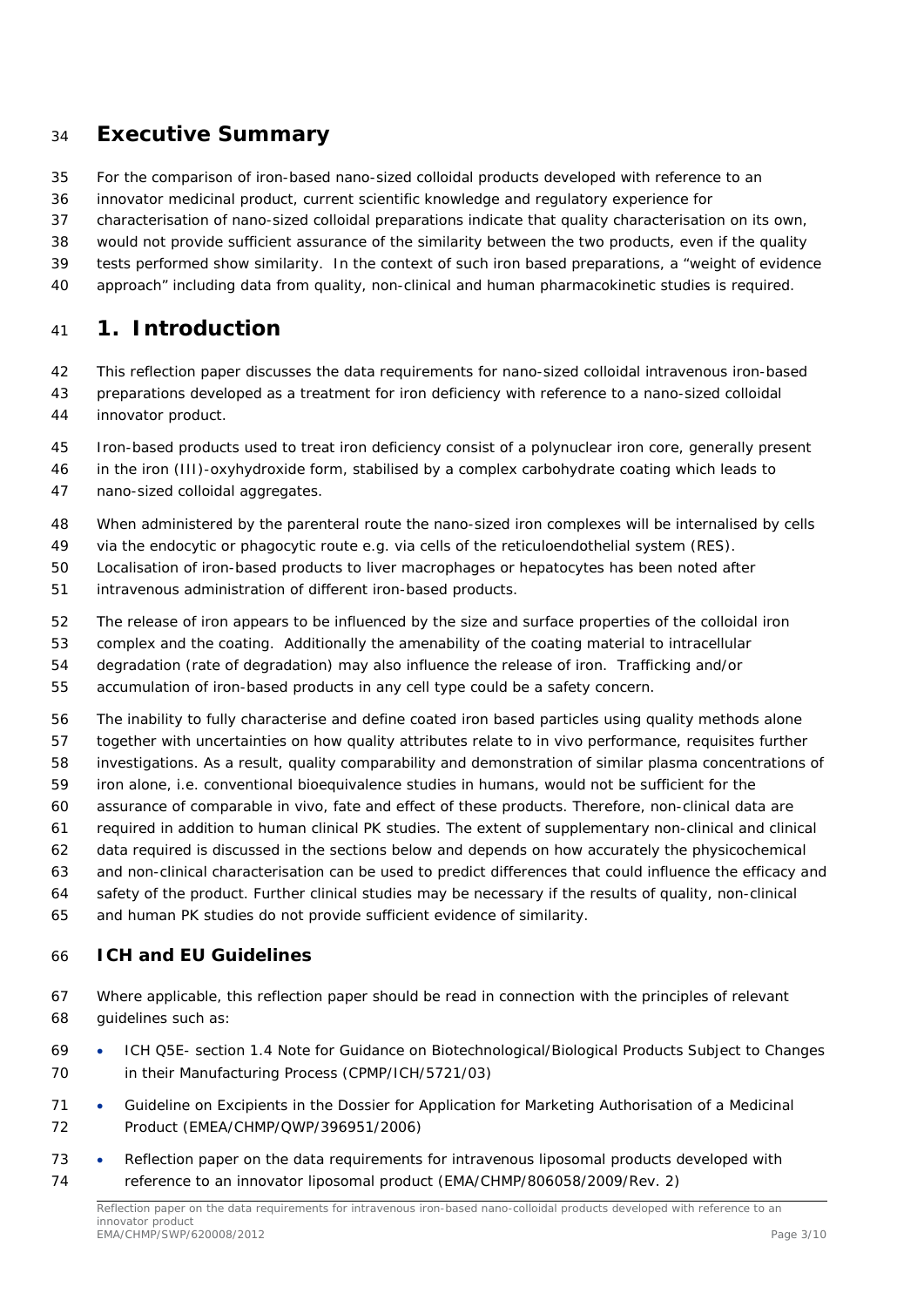- Guideline on similar biological medicinal products containing biotechnology-derived proteins as active substance: quality issues (revision 1) Draft (EMA/CHMP/BWP/247713/2012)
- Guideline on the Investigation of Bioequivalence (CPMP/QWP/EWP/1401/98/rev. 1)

#### <span id="page-3-0"></span>*1.1. Scope*

 This reflection paper is intended to assist in the generation of relevant quality, non-clinical and PK clinical comparative data to support a marketing authorisation for an intravenous iron-based nano-colloidal product developed with reference to an innovator product. Hence, this document should facilitate a decision on the following issues:

- 83 pharmaceutical data needed as evidence of product similarity between test and reference products 84 to support comparative safety and efficacy
- 85 consideration to the types of non-clinical and clinical studies that are required to support the 86 quality data in order to demonstrate similarity
- The principles outlined should also be used when considering the data requirements to support changes to the manufacture and control of existing iron based nano-sized colloidal products.

# <span id="page-3-1"></span>**2. Discussion**

#### <span id="page-3-2"></span>*2.1. Quality*

 An extensive comparability exercise with a single reference medicinal product will be required to 92 demonstrate that the iron-based nano-colloidal product has a highly similar quality profile when compared to the reference medicinal product. This should include comprehensive side-by-side analyses of the proposed test and reference medicinal product using sensitive methods to determine not only similarities, but also potential differences in quality attributes. Any differences detected in the quality attributes will have to be appropriately justified with regard to their potential impact on safety and efficacy. If significant quality differences are confirmed, it may be very challenging to claim similarity to the reference medicinal product, and thus, a full Marketing Authorisation Application may be more appropriate. Alternatively, the applicant could consider adequate revision of the manufacturing process 100 to minimise these differences.

 Chemical and physical characterisation is an important means to determine the comparability of the test product to the reference product. There is a need to ensure consistent quality of these complex iron-based products through the combination of a well-defined and controlled manufacturing process and comprehensive product characterisation. The quality attributes of nano-sized iron-based products 105 that may have a major impact on efficacy and safety include:

- the fraction of labile iron released at the time of administration and the short term stability in plasma, as labile iron has well known direct toxic effects
- 108 the physicochemical properties of the iron and iron-carbohydrate complex, including size and variability of the iron core and size of the iron-carbohydrate complex
- 110 the physicochemical properties of the carbohydrate coating, due to:
- 111 the potential for anaphylactic/anaphylactoid reactions
- − the influence on the pharmacokinetics and body distribution
- 113 the influence on the safety of the product from the degradation products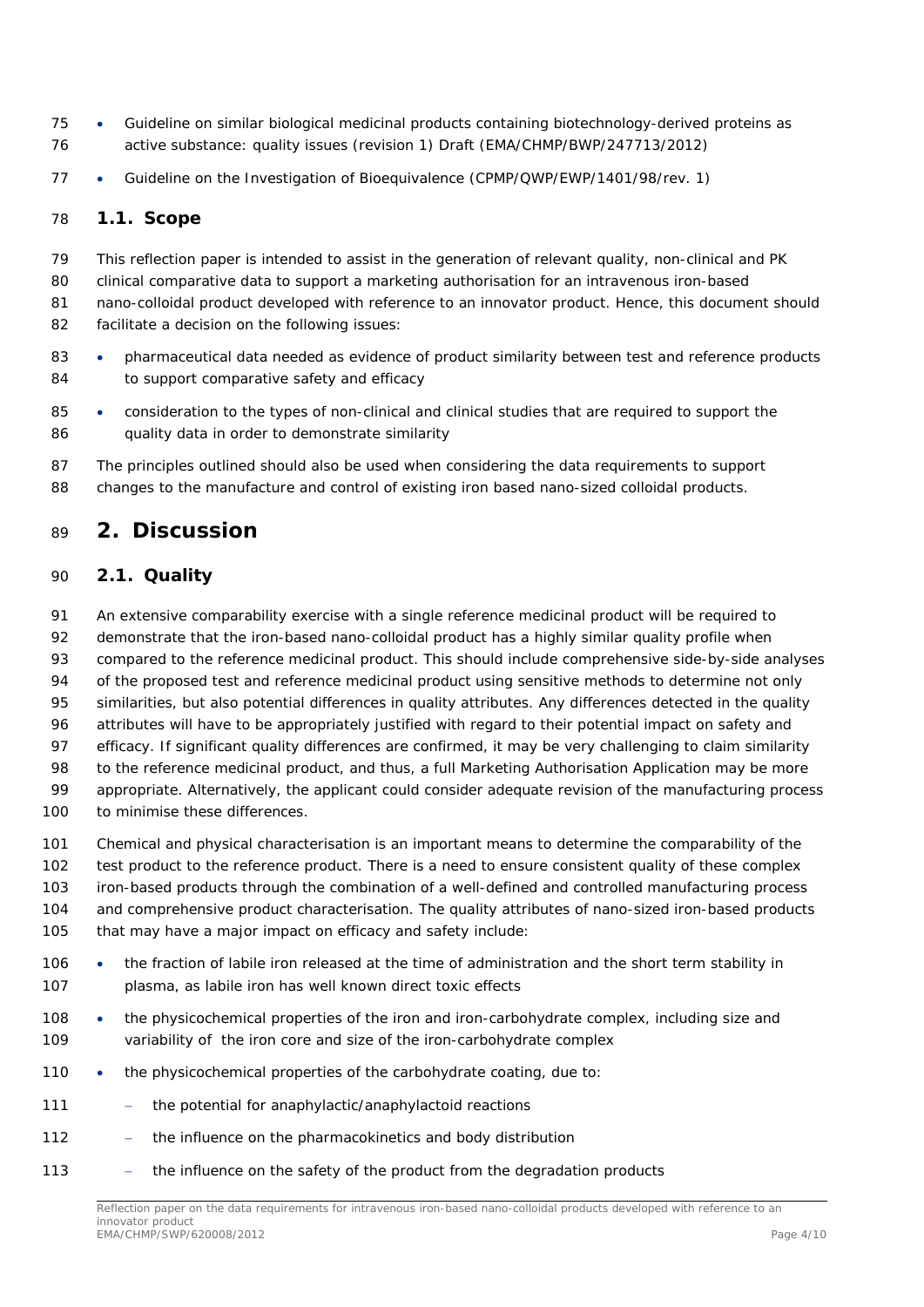114 - the stability of the iron-carbohydrate complex - as this may affect the release rate of iron and thus pharmacokinetics and body distribution

#### <span id="page-4-0"></span>**2.1.1. Quality characterisation of the test product**

- Correctly identifying the parameters that define relevant physicochemical properties of a nano-sized iron-based colloidal product is critical to ensure its quality. The following general parameters should be
- considered in the submission of all types of these products:
- 120 Quality standard for coating materials used in the manufacture of the active substance and finished product (description, source and characterisation, manufacture, assay, impurity profile, and stability characteristics)
- 123 Structure and composition of carbohydrate
- 124 identification and control of key intermediates in the manufacturing process
- 125 Particle size (and size distribution) and specific surface area of the iron core
- 126 the fraction of labile iron released from the product when administered
- Polymorphic form of the inorganic iron compound comprising the core
- 128 Impurities e.g. ratio of divalent and trivalent iron
- 129 Morphology e.g. microscopic evaluation of iron distribution in the iron complex e.g. iron; surrounded by a carbohydrate coat, iron distributed through a carbohydrate matrix
- 131 Ratio of bound carbohydrate to iron
- Particle size, size distribution, charge, of the iron-carbohydrate complexes
- *in vitro* iron release rate from the iron-carbohydrate complex in physiologically/clinically relevant media. Reliable and discriminating validated *in vitro* release methods should be developed using models that represent the extracellular (plasma/serum) release of labile iron and acid degradation kinetics
- Degradation path for the carbohydrate and the iron-carbohydrate complex
- 138 Stability on storage of the product

139 • In-use stability (including after re-constitution with recommended diluents for administration) with consideration to instructions for administration in the SmPC e.g. concentration

 The quality and purity of the carbohydrate starting materials is essential for the later quality of the drug product, therefore the appropriate characterisation and specification of the starting materials is considered as vital. In some cases the carbohydrate starting material is further modified. Often the carbohydrate is activated to enable binding. High processing temperatures or perhaps even moist heat sterilization of the finished product (where applied) may modify the composition of the carbohydrate. The different species of activated carbohydrate present and the levels that are present should be controlled. Functionality-related characteristics as described in the Ph. Eur. monograph 5.15 'Functionality-related characteristics of excipients' should be adequately addressed. The level of information to be provided with the relevant submission depends on complexity of the excipients. The principles of the Guideline on Excipients in the Dossier for Application for Marketing Authorisation of a Medicinal Product should be considered. Use of multiple suppliers for the components would require

additional characterisation and comparability studies.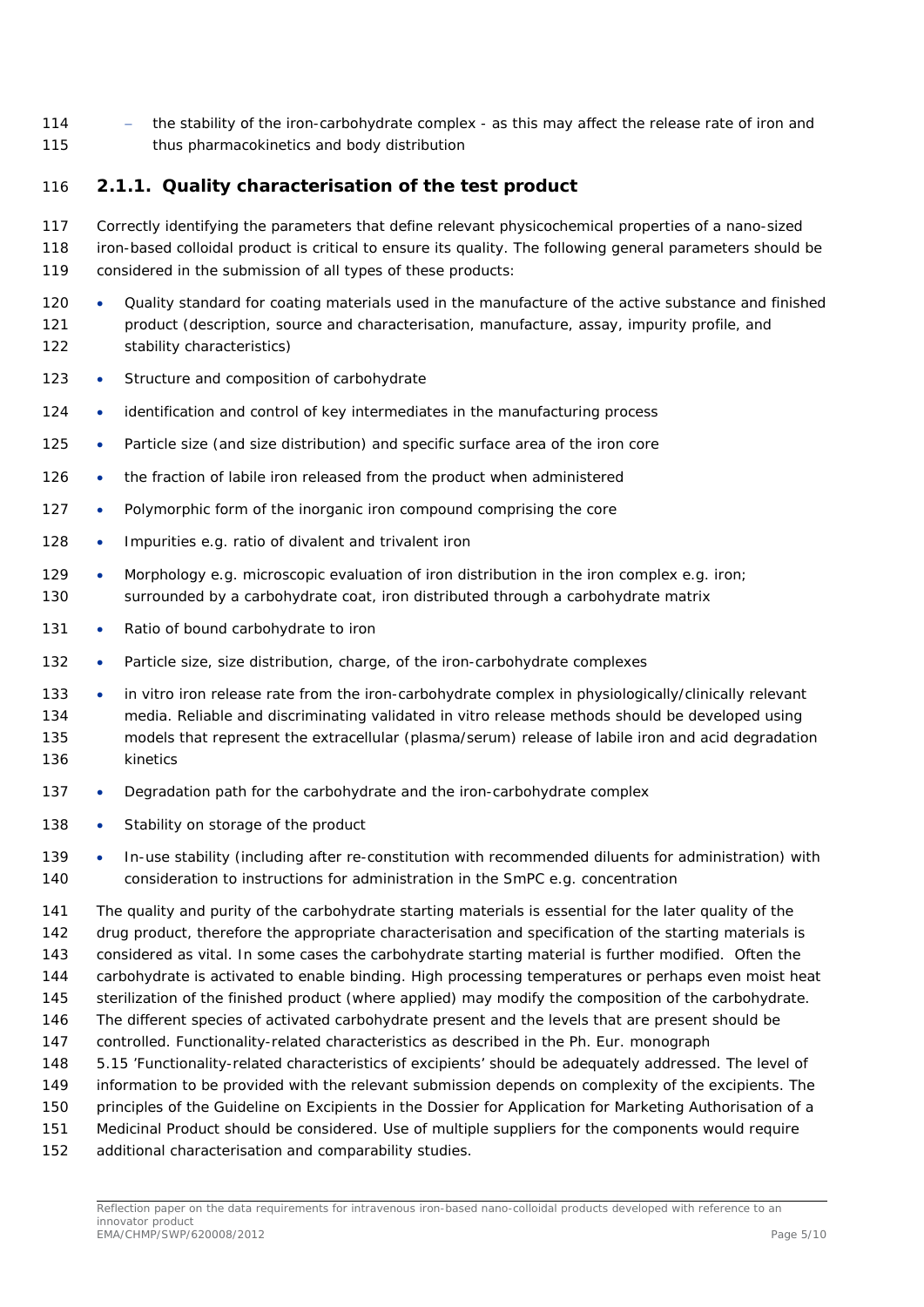- A list of tests to be applied routinely to the iron-based product should be defined, taking relevant
- pharmacopoeial monographs into account and should be based on the parameters used to characterise
- the formulation as described above. The analytical methods used in characterisation and control testing
- should be developed to ensure integrity and stability of the iron complex is maintained during
- analytical testing, e.g. change in size of complex on dilution.
- In order to assure the safety of intravenous iron preparations with regard to labile iron it is important
- to develop methods to determine labile iron *in vitro* as a means to demonstrate similarity, to provide
- reassurance on batch release and to determine the effect of changes in production processes.
- Measurement of labile iron may be performed in a number of ways but two methods indicative of labile
- iron are as follows:
- (i) Kinetic studies of iron (III) reduction by acid degradation and UV measurement. These studies should also be part of the specifications for intravenous iron preparations. Acceptance limits (both upper and lower) should be set based on the performance of batches shown in *in vitro* studies to release acceptable amounts of labile iron.
- (ii) *In vitro* labile iron donation to measure direct donation of labile iron to transferrin *in vitro* by adding the intravenous iron preparation to a solution of transferrin or serum (human or animal). These studies should be used as evidence of comparability to the innovator. Limits for direct *in vitro* labile iron donation should be set based on batches previously demonstrated to be safe with regard to labile iron in *in vivo* studies. *In vitro* labile iron donation studies should be included in the specifications for the drug product initially, until manufacturing experience increases whereby reduced testing intervals 173 might be acceptable.

#### <span id="page-5-0"></span> **2.1.2. Establishing pharmaceutical comparability between test and reference product**

- The qualitative and quantitative composition of the developed product should be identical or closely match the reference product. Several different batches of the reference medicinal product should be used to provide a robust analysis and to generate a representative quality profile. The relative age of the different batches of reference medicinal product should also be considered when establishing the 180 target quality profile.
- The chemical composition of the carbohydrate should be defined and compared to the innovator
- product as part of the discussion of the chemical similarity of the product. Any differences in the composition of the carbohydrate coating may increase the data requirements to demonstrate similarity between the test and reference product and could be a reason for major regulatory concern when
- considering chemical similarity.
- It is acknowledged that normally the applicant of the test product developed with reference to an
- innovator product will not have access to information about the manufacturing process of this
- reference product. Therefore, extensive investigations using state of the art characterisation methods
- should be applied to both products in parallel in order to demonstrate with a high level of assurance
- that the characteristics are comparable. Such studies should include all the relevant tests mentioned in
- the *Quality Characterisation* section above to adequately characterise the test and reference products. The relevance of the selected tests for equivalent performance of the drug product *in vivo* should be
- discussed. Any differences between the products identified in the comparability investigations should
- be addressed and thoroughly evaluated and justified with regard to implications on safety/efficacy.
- A well-defined manufacturing process with satisfactory process controls is required in order to assure that an acceptable product is produced on a consistent basis. The critical process parameters of the
- manufacturing process should be defined with an appropriate control strategy.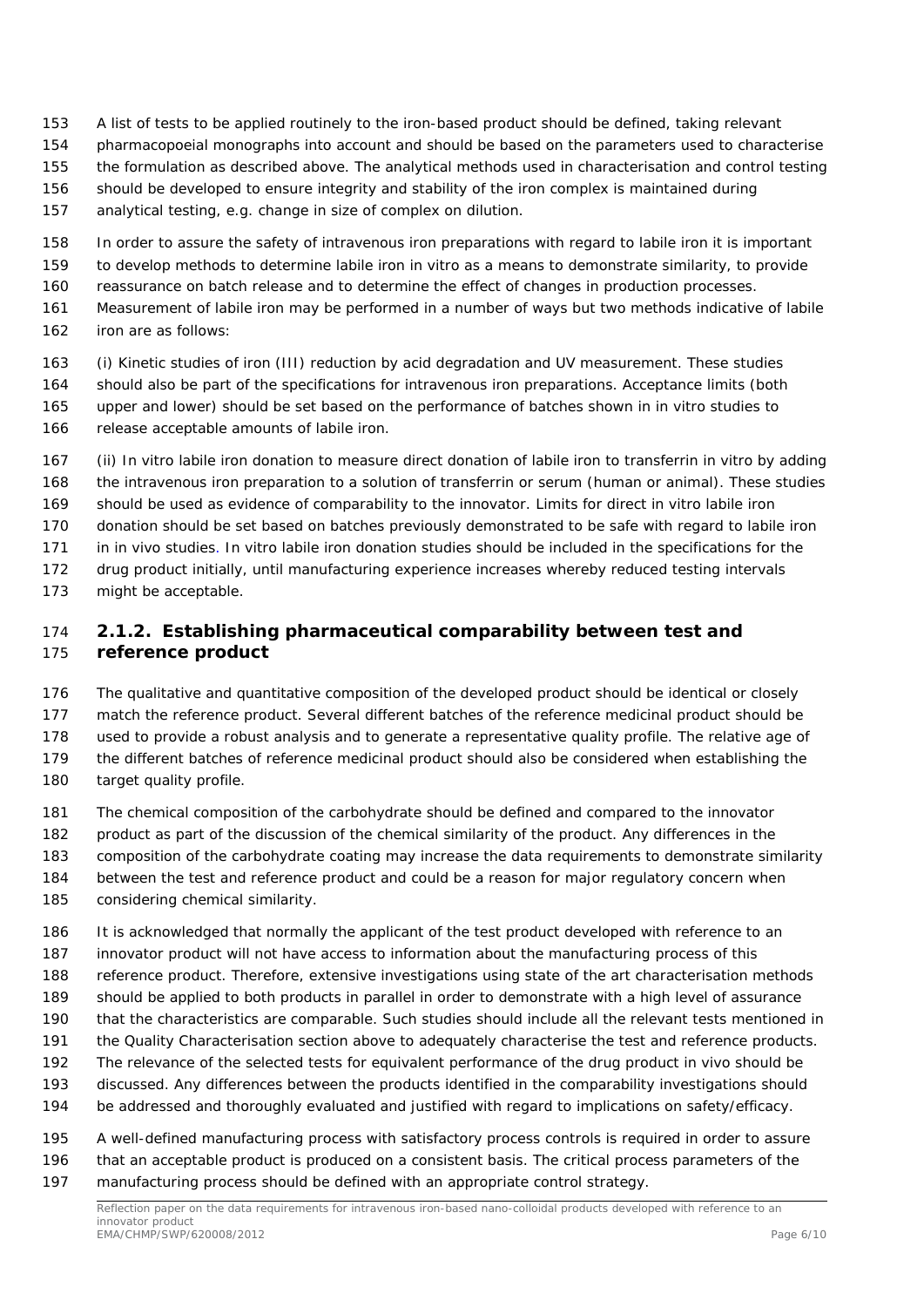- Some critical characteristics relating to *in vivo* performance do not have one single technique available
- that measures this attribute accurately (e.g. particle size, surface area and surface properties). For
- these parameters, and where possible, consideration should be given to the use of two or more
- analytical methods, based on different principles to demonstrate closer comparability between the two formulations.
- In addition to the characterisation studies conducted under normal conditions, comparative stress test studies of both products should be conducted in order to compare physical and chemical degradation.
- All batches of the reference product used in the characterisation studies should be analyzed within their shelf-life period and should be stored under the recommended storage conditions prior to analysis.
- Any differences to the reference product identified in the comparability studies should be addressed and thoroughly investigated. It is recommended to consider the general principles outlined in section
- 1.4 of ICH Q5E to consider further work required to demonstrate therapeutic similarity of the products.
- Approaches to determining the impact of any process change will vary with respect to the specific
- manufacturing process, the product, the extent of the manufacturer's knowledge and experience with
- the process and development data provided. Comparative investigations should be undertaken when a
- change is introduced into the manufacturing process during development but also after marketing
- authorisation, e.g. for scale up.

#### <span id="page-6-0"></span>*2.2. Non-Clinical*

#### <span id="page-6-1"></span>**2.2.1. Methods of analysis**

- For comparison to a reference product, analytical methods developed and validated to quantify
- analytes in blood/plasma and in tissue will be necessary. Careful attention should be paid to the impact
- of all sample processing procedures during the course of method development, employing
- methodologies to verify the suitability and interpretability of all bioanalytical results.
- The lower limits of quantitation and recovery in plasma, tissues and, where relevant, in particular 222 tissues of interest e.g. see table 1 below, should be stated.

#### <span id="page-6-2"></span>**2.2.2. Bio-distribution studies**

- Non-clinical studies should be planned with an intention to show comparability between the test and reference product. Studies should be conducted in compliance to GLP, unless appropriately justified
- (e.g. necessity to use specialised test systems). Non-clinical studies should be undertaken with test 227 and reference products that have been characterised appropriately (see section 2.1 above). The test
- product should be produced using the final manufacturing process and would ideally be from the same
- batch used for the pivotal clinical studies.
- 230 When administered by parenteral route, iron nanoparticles are generally thought to be recognised by
- the RES (liver, spleen, lymph nodes, bone marrow, lungs, etc.), and undergo phagocytosis by
- macrophages but may also be handled by endothelial or epithelial cells (such as hepatocytes) through
- endocytosis. Internalisation of iron will vary according to the surface properties of the nanoparticles
- and to the protein adsorption (corona formation). Consequently, different ways and different velocities
- of phagocytosis mediated by an opsonisation-like phenomena will occur which most probably will result
- in a significant inter-species variability.
- Some pharmacokinetic aspects of nanoparticular iron products with regard to their performance in
- humans can be modelled by animal and cell-based models. Nevertheless, distribution studies in a
- relevant animal model are essential to evaluate distribution, metabolism and excretion of these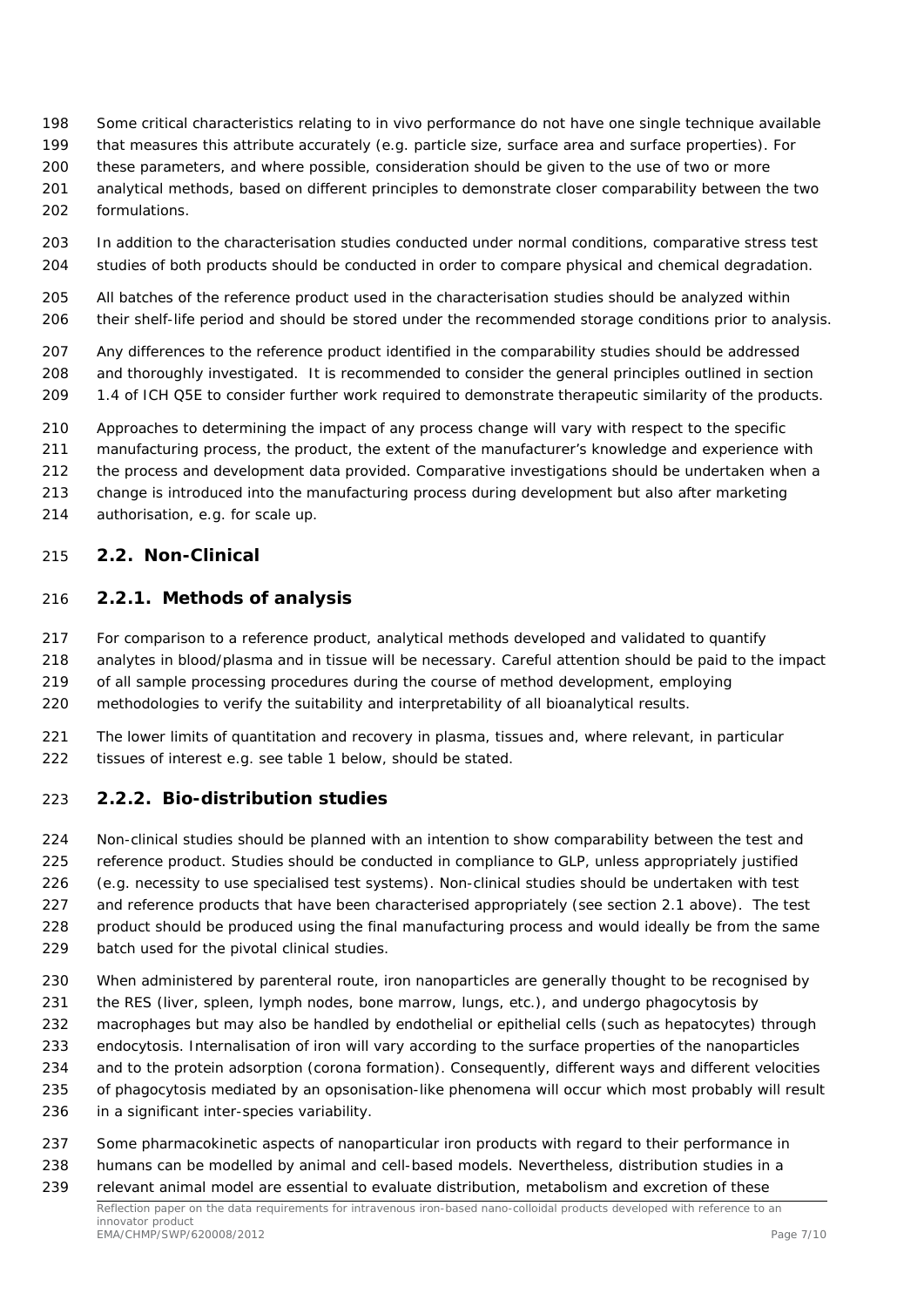- nanoparticles and of their *in vivo* degradation or solubilisation products. Particular emphasis should
- focus on the distribution, accumulation and retention in at least three compartments; plasma, reticular
- endothelial system (RES) and target tissues/organs (Table 1). These studies should provide pivotal
- evidence of the comparability of the *in vivo* disposition of nanoparticular iron products, as it is not
- possible to fully explore distribution in humans from blood/plasma data alone.
- Distribution should be evaluated in rodents starting with a dose finding study to establish appropriate
- dose levels which can be accurately measured (sensitivity of the method) and to determine the best
- sampling strategy of time points to reflect the incoming iron and release of iron from the respective tissue. Reasonable time points should be carefully evaluated and should be selected to cover the entire
- concentration-time profile for all tissues of interest. Previous knowledge of biodistribution of the
- reference product may also be used for the design of the study. Early sampling time points (e.g. less
- than 24h), should be included to ensure comparability with regard to early clearance by the reticulo-
- endothelial system.
- A main distribution study including one or two genders with one to two dose levels and single
- administration may be sufficient.

## **Table 1. Relevant compartments for the distribution of intravenous iron- based nanoparticles for iron deficiency**

- 1. Plasma (or serum) and red blood cells
- 2. RES: macrophages
	- e.g. in spleen, liver (Kupffer cells)
- 3. Target tissues
	- 3.1 Pharmacological target tissues
		- e.g. bone marrow
	- 3.2 Toxicological target tissues
		- e.g. kidney, liver (hepatocytes), lungs, heart
- Selection of target organs and tissues for the measurement of analytes should include at least the
- organs identified from the distribution pattern of the reference product and the test product for the above three compartments (see Table 1). For the RES compartment, the spleen is the recommended
- organ for the measurement of iron concentrations. Other methods to measure distribution such as the
- use of imaging technologies may be acceptable if shown to be appropriate.
- As the coated nanoparticles will be gradually degraded, total iron measurements will not reflect the
- physiological level of iron or the oxidation status. However, the time-dependent release of the stored
- iron from a given compartment reflects the product degradation process and its biological relevance.
- Therefore, measurement of the time-dependent overall iron content in different tissues may be
- sufficient to reflect the degradation profile of the nanoparticle.
- In this context, distribution of the test product to each compartment should be understood at least on the cellular level in addition to the tissue or organ level. It is evident that cellular distribution of iron is important i.e. whether distribution in the liver is actually to Kupffer cells or to hepatocytes.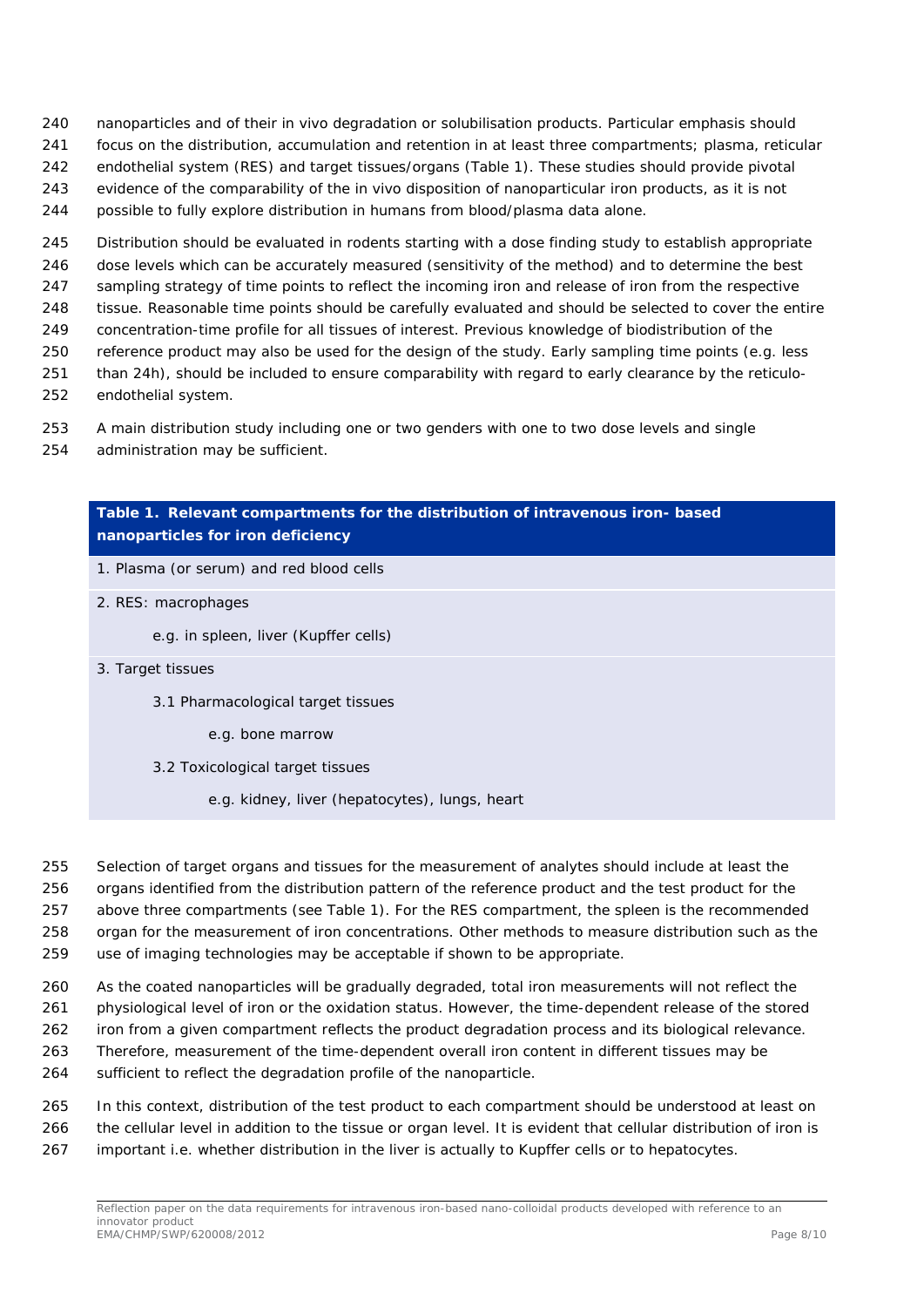- Iron concentration in tissues may be measured for example via mass spectrometry ICP-MS or atom
- emission spectrometry ICP-AES or even via photometry. In addition, histological detection of iron in
- the tissues should be considered as accompanying approach. In any case, the method used does not
- have to be extremely sensitive since the increase in iron due to i.v. application is expected to be quite
- substantial. Presenting the data in terms of the amounts per gram of tissues as well as the
- presentation of the data in terms of the percentage of the dose (with a mass balance recovery) is
- encouraged.
- Development of additional and more accurate analyses of the degradation process of the nanoparticles
- is encouraged. For example cell or tissue culture systems could be used for mechanistic purposes to
- 277 study the uptake of the nanoparticles and their degradation or solubilisation products into the RES,
- macrophages or hepatocytes/Kupffer cells.
- There is insufficient regulatory experience with non-clinical bio-distribution studies at present to
- recommend specific decision criteria for comparability of tissue distribution. However, it is strongly
- recommended that criteria for comparability in distribution and clearance in comparison to the
- reference product are clearly defined and justified by the sponsor in advance of the study. It is proposed that quantitative statistical approaches developed for showing similarity or equivalence are
- used. The clinical implications of any noted differences in tissue distribution between test and reference
- product should be carefully discussed.
- Toxicity studies are not sensitive enough to demonstrate similarity between test and reference
- product. Therefore they are not useful for this purpose and would result in unnecessary use of animals. In case of specific safety concerns, appropriate safety endpoints included in the design of the bio-
- distribution study may be sufficient to address these concerns.

#### <span id="page-8-0"></span>*2.3. Clinical*

## <span id="page-8-1"></span>**2.3.1. Pharmacokinetics studies**

 The pharmacokinetics of the iron-based nano-colloidal product should always be compared with the innovator's product. Single-dose parallel or crossover design is recommended. The primary variables are the AUCt and Cmax of baseline, corrected total- and transferrin-bound iron. The analytical methods should be developed and validated to confirm absence of impact from sample processing procedures and employing methodologies to verify the suitability and interpretability of all bioanalytical results.

 If a replicate design is applied then confidence limits for Cmax can be extended as described in the Guideline on the Investigation of Bioequivalence. Otherwise the 90% confidence interval of the baseline corrected values should be in 80-125% range. The sampling period should be sufficiently long to demonstrate that the iron levels return to the previous baseline level. Results should be discussed in relation to *in vitro* quality control tests (see section 2.1.1 (ii)).

## <span id="page-8-2"></span>**2.3.2. Efficacy and Safety studies**

- Provided that the totality of data, i.e. quality comparison, non-clinical data and the human PK study demonstrate similarity, a further therapeutic equivalence study to demonstrate comparable efficacy and safety is generally not necessary.
- Differences which may impact the efficacy and safety of the test product compared to the reference product would be a cause of regulatory concern.
- Major differences seen in quality, non-clinical and human PK studies would indicate a lack of similarity and further evidence provided by therapeutic equivalence studies would not address these deficiencies.